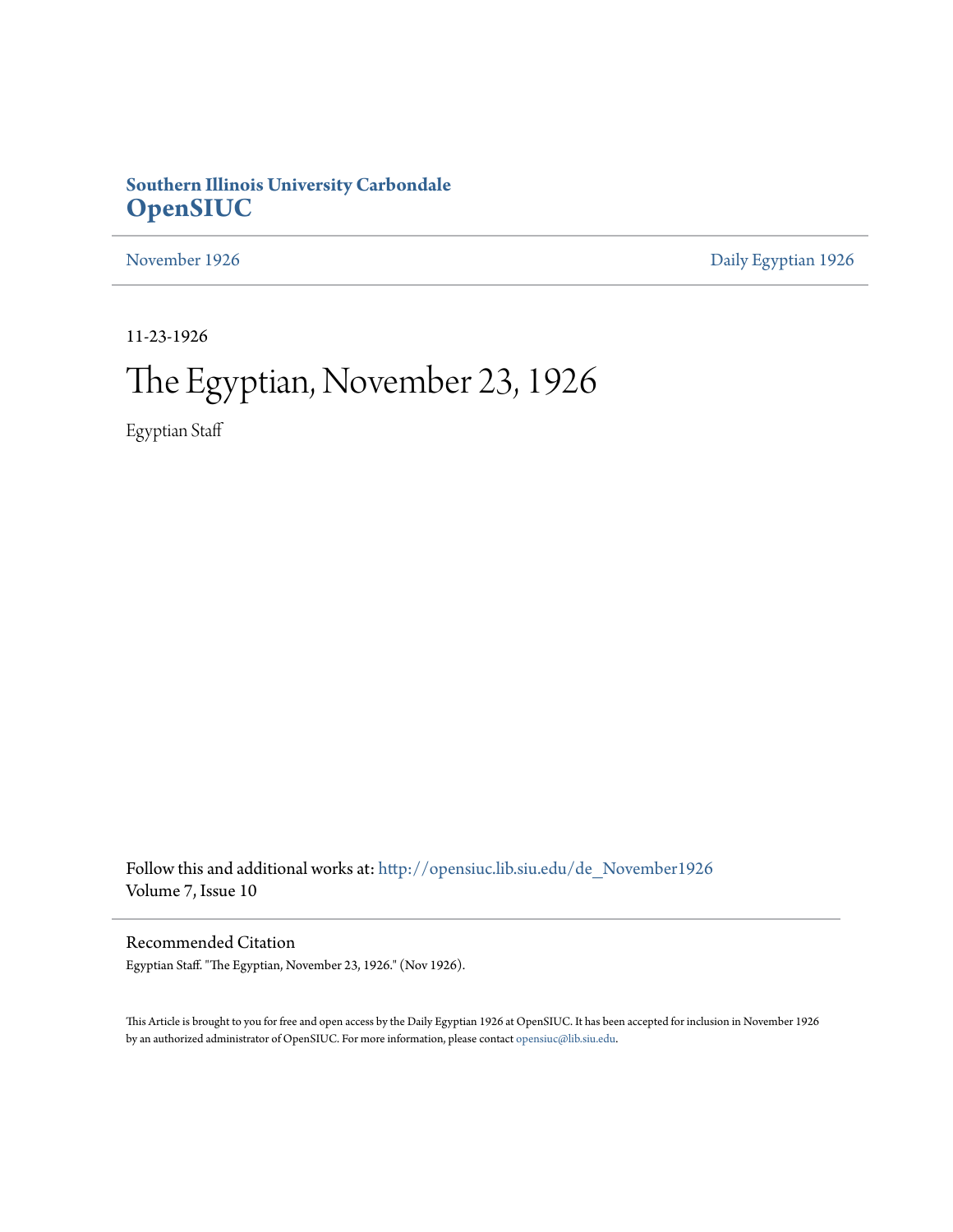

### Volume VII

### Carbondale, Illinois, Nov. 23, 1926

dree Tie, 0-0

Maroons-McKen-

## $\mu$ hthony  $\rm Hall$ **Entertains**

Wednesday evening, Nov. 17, 1926, to have conversations with the teacher? en." and so on. Wasn't it cruel? be teams and the old girls took their "soner's Song."

eamed cauliflower, Waldorf salad, res, hot rolls and butter, and cofwere served. Third course was ach pie ala mode.

Between courses, our toastmistress, stable to the occasion. When every-<sup>he was</sup> finished, the new girls were trused. Then the guests and the here they were entertained by a ort program.

Violin solo-Helen Lyle. Reading-Gail Beasley. Vocal solo-Frwin Kelly. Talks-Coach McAndrew, Captaia <sup>ook</sup>. Ned Foley, Walter Willis (and

abbage wouldn't talk). Ukulele selections-Helen Urbanlk.

Piano duet-Alberta Kahlenback. rline Perrine.

After this the whole "gang" crowdaround the plano and sang songs. alked and had a jolly good time.



Sartor Resartus isn't the only thing 5:30 p.m., "Mac" and the football we endure for its purple patches. gets to chew on a drum stick or a n of first and second teams, entered Without these, life itself would be an neck, our football boys will have a  $_{\text{inthopy}}$  hall, their faces beaming and unendurable bore. Really, it seems to very meager dinner due to the fact ir voices ringing out in every di- us that life should be one continuous that they are going down to Cape the Lebanon Township High school tion as they were greeted by the purple patch with deeper hues here Girardeau to bring back the bacon id girls" of the hall. The purpose and there. Just imagine what the year (the shield) that Cape took away their coming, you might like to would be without the Fourth of July, from us last year.  $-Well$ , partly because of the Labor Day, Hallowe'en, ball games, leadd playing our boys have doue Home-comings, Thanksgiving, Christ- a shield anyway? Well, in the first d partly because the old girls want- mas, New Year's eve, cuts and teach- place, there is a good old tradition to do it, a banquet was served to ers' absence--only in these degenerate about that shield--maybe some boys of the squad and to the girls days teachers have picked up the ob-Anthony Hall. But as a part of the noxious habit of making their absences tiation, certain rules were laid down more painful than their presence. Now the old girls for the new. The old we leave it to you, isn't it much better is were to be abowed to sit with to have a teacher and no examination "men." New girls were not allow- than to have an examination and no

We have always been fond of Thanksgiving. In the first play, we  $x$  at the table first and then the get two days' vacation and, in the sec- $\log$  was sounded and the new girls ond place, we get to hear the presiarched in. When they were seated. dent's proclamation read in every ey (quite justifiably) sang "The gathering we get into. Don't you imagine the president just loves that The tables were prettily decorated part which says, "Now therefore I-Maroon and White. A large foot- president of the United States of Amd served as a centerplece on each erica." We imagine he repeats those ble. A red and white streamer came words every time he thinks of them. om the football to each place, to But we were talking of the pleasures bich was attached a tiny football of Thanksgiving. Well, it gives us a led with nuts. The placecards had solemn feeling. We get to thinking of follows: tiny football painted on them. The those sternly righteous men who made at course of the dinner was fruit, this nation and we wonder if the metal cktail. For second course, hot baked has lost any of its temper. All the izinia ham, potatoes au gratin, moral uplifters—may the Powers comfort and aid them-insist that things generally are in a bad way. However, we are sure of one thing and that's the fact that people of our times love a good Thanksgiving dinall Reasley, led yells and songs, ner just as much as the Puritans did. John Winthrop didn't enjoy his turkey one whit more than the most frivolous flapper of today. So we can safely  $d$  girls went into the living room. claim parity, so far as our appetites are concerned, with our ancestors.

Oh. yes! I almost forgot one pleas ure. If you happen to live a long distance away, have poor train connections, and a kind hearted teacher, you might get to start Wednesday. Personally, we never had such pleasure, but we know dozens who have.

Thanksgiving dinner is on gorgeous purple patches. We shall not tire you with an account of things served. But let you imagine run riot and you'll have a fairer idea of the dinner. Of course, you cat ruvenously, and are urged to eat more and more and you

On turkey day when everybody

Our Shield

Why worry about a little thing like of. you freshmen don't know what it is. Last year for the first time Cape took home the trophy. Now let's bring it back this year.

The 1922 graduating class of the University High school presented a beautiful bronze shield to Cape Girardeau and S. I. N. U. The idea was to create a school spirit that would cause rooters to cheer their teams on turned by Kolesa to the 30-yard line. to victory. The shield had been kept During the second quarter Foley and in the president's office until last year when Cape scored more points the arms of the safety man on the than we did. This year, let's see it return to stay!

The rules for the acquisition of the trophy are as follows:

I. The trophy shall be awarded each vear to the victor in football. II. The victor to be determined as

- (a) If only one game is played-(1) The winner shall be declared victor.
	- (2) If a tie game results the trophy shall remain with the team then holding it.
- (b) If two games are played-(1) The winner of both games
	- shall be declared the victor. (2) If both teams win one game
- each, the trophy shall go to the one having the most points. (3) If the points are even it
- shall remain with the team then holding it.
- (4) If there is one victory and one tie it shall go to the one that was victorious.
- (c) In the case there is no game played-
	- (1) If one school does not have a team for three consecutive years it shall be the property of the other school until the next contest.
	- (2) If both schools have teams but do not compete against each other the school holding it shall retain it.

Playing in three inches of snow on a field marked off with red lime the Marcons battled the McKendree College eleven to a scoreless tie on field last Friday. The McKendree field was covered with ice and the McKendree construction company swung into action Friday morning and built a 90-yard field with red stripings on a vacant lot adjoining the Township High school. Despite the adverse conditions the game was well played throughout. However, the Preachers were never closer than 30 yards to the Marcon goal line, while in the fourth quarter with the ball on the McKendree 8-yard line, Floyd's mighty toe was called on, but his best efforts on the snow blanketed field went too low and was re-Willis both got loose only to fail into slick field. Had there been solid footing the speedy Maroon backs would undoubtedly have got away for a touchdown.

### **First Quarter**

Captain Hook won the toss and chose to defend the west goal. Foley returns Kolesa's kickoff to the 28vard line. Hook gets 4 at tackle, Willis gains nothing at tackle. Foley fumbles but recovers and Floyd punts to Todd on the 45-yard-line. Kolesa and Kaiser fail at the line, a pass fails and Kolesa kicks to Lutz on the 30-yard line. Willis and Hook get a yard at tackle, Lutz adds two at center and Floyd kicks to the 35yard line, Kolesa gets 3 at end, pass Kolesa to Goandola gets & yards, Kaiser and Mitchell get 2 each at tackle and Kolesa kicks to Luts on the 15yard line. Willis gets one at end, Foley adds 2 at end and Floyd kicks to Kolesa, who returns to the 50-yard line. Kaiser gains 8 yards at tackle on the next three plays and Todd goes over for first down. Kolesa fails at end and Sisney recovers a McKendree fumble on the 50-yard line. Foley gets 2 at end. Hook is stopped at tackle, Foley gets 3 at end and Floyd kicks to Kolesa on the 10-yard line. Kaiser fails on line plunge.

### **Second Quarter**

Kolesa makes 2 at end. He then punts to his own 30-yard line. The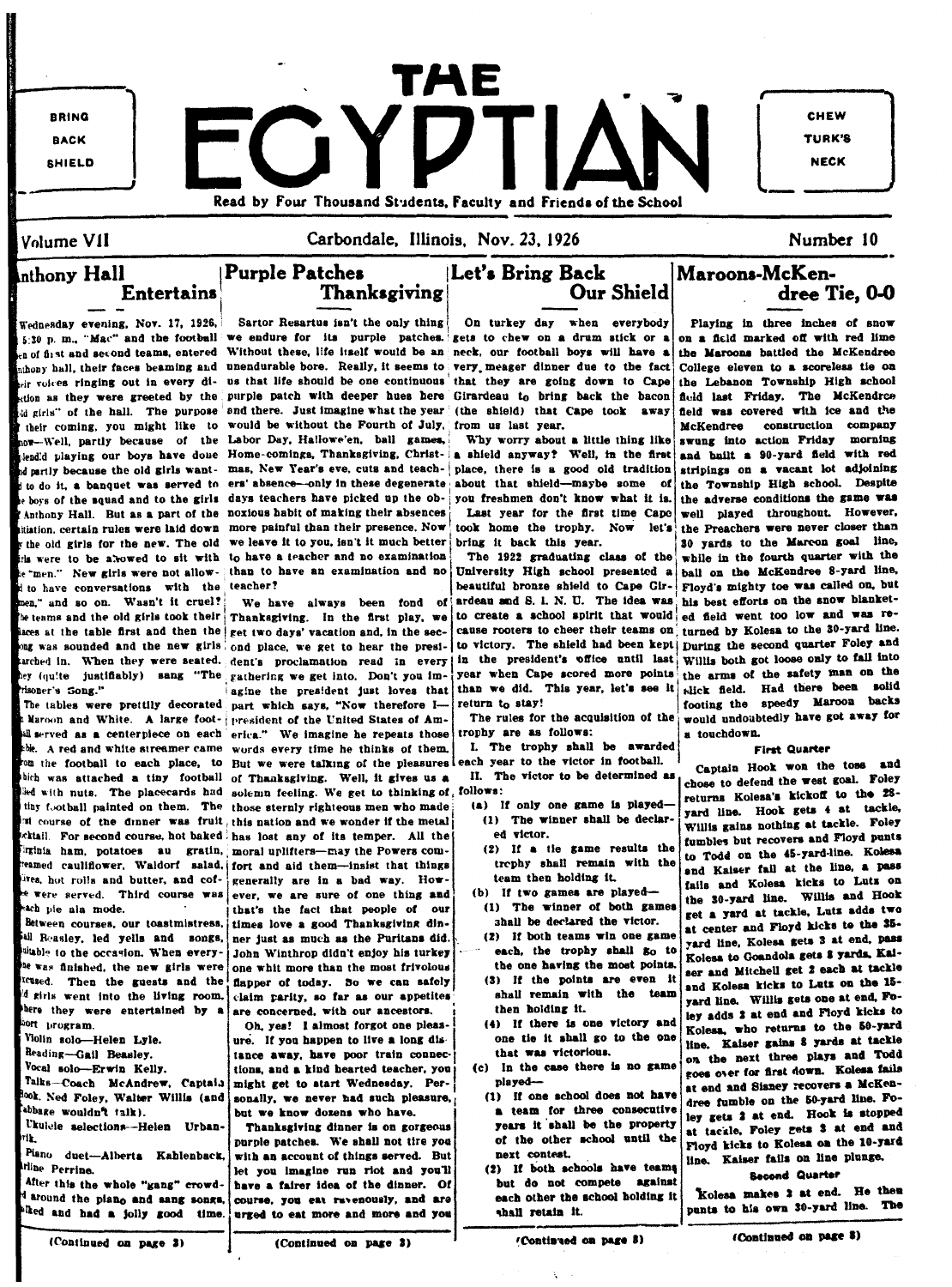#### G. A. A. NEWS

### G. A. A. Initiates

Last Wednesday evening the new Virginia Fly girls of the G. A. A. met the old girls Ruth Moye in the new gym and became fullfledged members. At 7 o'clock, dressed in their gym clothes, the girls Eliza. Krysher R. F. were ready for the "ordeal." By nine Jewell Truelove L. F. they were ready to be "refreshed." | Doroth Oaks G. K. If there is any one who would like further details about the initiation, just speak to any of the new members! ?! ?! ?!

The new members went on their initial hike last Saturday. Since it was their first hike we went only five miles because we hated to make 1926, at 7:00. them miss Sunday school the next, aav.

### Dr. Caldwell Will Speak

The regular business meeting of this week has been moved forward solved. That United States should one day for the convenience of those have a National Traffic Code. who wish to go home on Wednesday. Dr. Caldwell will speak at this meeting on "The Benefit of Keeping a ver L. McIlrath. Health Chart." This talk has prospects of being of great interest to interesting and humorous. all girls so the G. A. A. extends a at 4:15 at the new gym.

#### **Hockey Tournament**

nament was played last Tuesday att- the close of the program there was ernoon. The freshmen won with a score of 3 to 1. Martha Henrich was Brotherly Love. elected captain of the upper classmen's team and Margaret Armentrout 1926, is: Resolved, That Chapel Atof the Freshmen's team. The line tendance should not be compulsory. was as follows:

Unperclassmen Sarah Alden

Clara Berger Jenet Whelpley R. I. Ruth Richmond L. I. Stella Brown Freshmen. F. Lingle L.W. R. H. Edith Peterson Mildred Neville C. H. C. Boynton Lucinda Hucks L. H. Helen Phillips Anna Borst E. Hardin **Ruth Kerley** Sube M Francis and Lucille Adams

**FORUM** 

The Forum Debating society held its regular meeting Monday, Nov. 15.

It was especially honored by having as its visitors the "August Body of the Agora"!

The program was a debate: Re-

Affirmative: Roye Bryant, Orda S. Barnard. Negative: Illa Green, Oli-

The debate was very instructive.

If you want to know how it was cordial welcome to all girls who proved, that the "Safety Razor" is would like to come Tuesday, Nov. 23, the cause of all our traffic trouble ask Mr Charles Neely.

Remarks were made by our visit-The first game of the hockey tour- ors which the Forum enjoyed and at a feeling, not of antagonism, but of

> The debate for Monday, Nov. 22, Affirmative: Ross Woody, George Freshmen McGimus. Negative: Arthur Tram-R. W. Juanita Berger mel. Illa Green.

Visitors are very cordially invited Mabel Jerome: "Who Woo Martha Henrich C. F. M. Armentrout and Nov. 22, we especially invite hottest fiddler who ever lived?" Mildred McLean: "Nero."

# DRIVE OUT TO LINCOLN PARK

Three miles South of Normal.

Hot Tamales, drinks, ice cream, chili-best barbecue on earth.

Open till Twelve O'clock each night

### **FRANK PRESSON, Prop.**

FOR GOOD THINGS TO EAT

**IMPERIAL CAFE** L. M. ATKISON, Owner and Manager Next to Gum's

# We Serve Delicious Toasted Sandwiches

# **CARBONDALE CANDY KITCHEN**

# See our beautiful Boxes of Chocolates on display

### **Come To Our**

SEMI-ANNUAL CLEARANCE SALE

# **J. A. PATTERSON & COMPANY**

**Style Setters For Egypt** 



We appreciate your business Six chairs-no waiting-service and courtesy to our **Customers** 

Ladies' and Gents' Shoe Shining

PHILIP AUSTIN, Prop. 208 South Illinois Ave.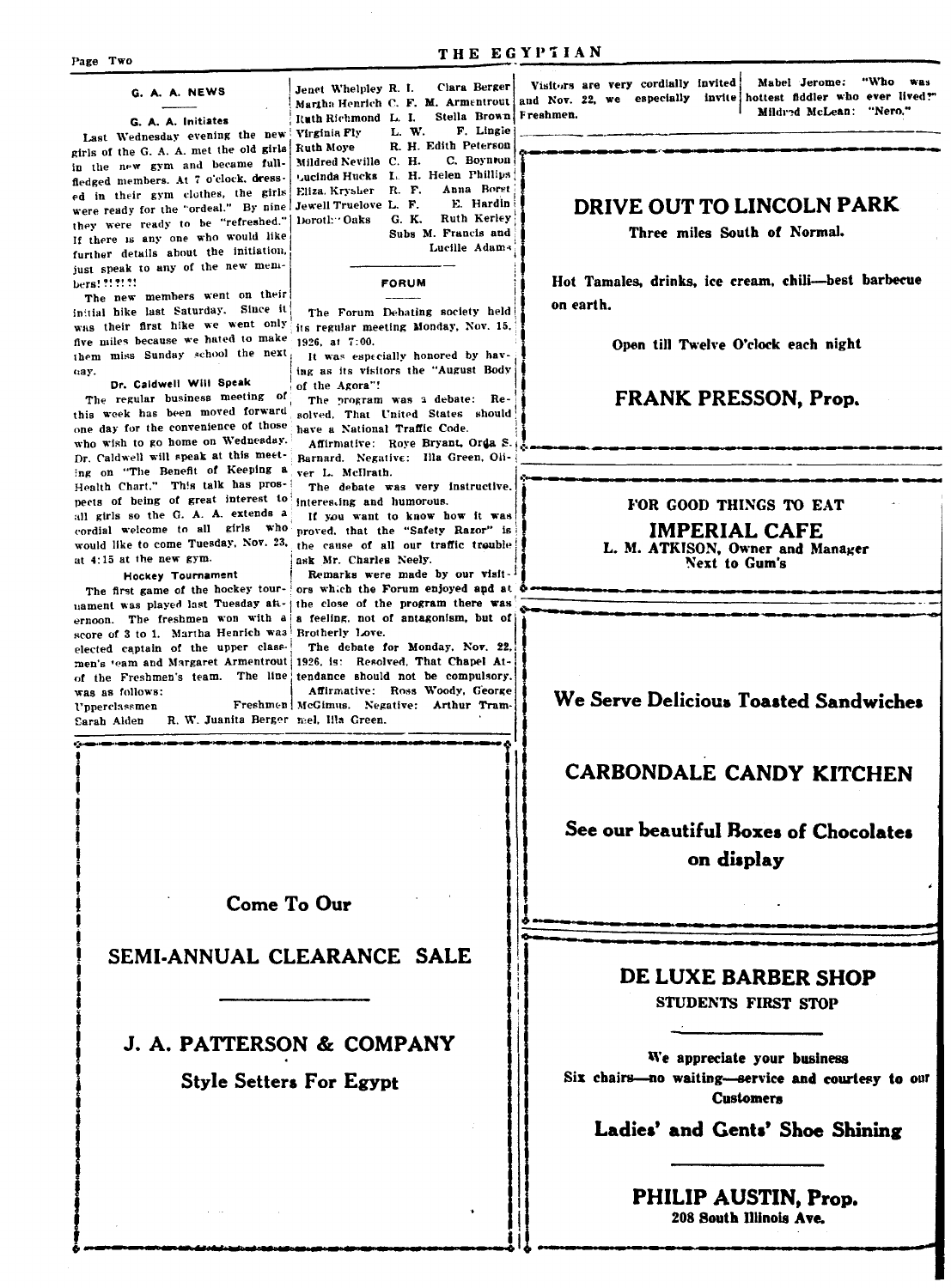### THE EGYPTIAN

#### ANTHONY HALL ENTERTAINS PURPLE PATCHES-

### (Continued from page 1)

Then the barty was transferred to the gym., where the evening was endame for  $S$ . I. N. U.

Those who were on the committee o arrange the dinner and entertainsent were: Melba Davidson, chairaan; Jean Sullivan, Gail Beasley, Mabel Jerome, Arline Perrine, Marruerite Burns.

PATRONIZE OUR ADVERTISERS

(Continued from page 1)

**THANKSGIVING** 

do. You mustn't be bashful because  $_{\rm id}$  by seeing a victorious basketball you've been away from home so long. You aren't and to prove it you eat more. As time passes that gorgeous purple patch takes on a darker hue and bye and bye, it is black. Another hour and you are in bed with the family physician administering his cures for human ailments.

READ THE EEGYPTIAN

 $\frac{1}{2}$  . The set of  $\frac{1}{2}$  is the set of  $\frac{1}{2}$ 

# **BARTH THEATRE**

Monday and Tuesday, Nov. 22nd, 23rd

# **RUDOLPH VALENTINO**

In his last picture

## "The Son of The Sheik"

Valentino's mightiest achievement, given to the screen as his last work.

Wednesday and Thursday

With merchants movie tickets 2 go as cheap as one to **ALLES** 

### WEDNESDAY

Fox Special "Midnight Kiss"

### **THURSDAY**

Douglas McLean in "Hold That Lion"

Friday, November 26 TOM MIX in "HARD BOILED"

 $\mathbf r$ 

Attend the Barth regularly, you are assured of the finest entertainment in the city.

### **EXCHANGES**

The Normal U. at Normal is openthe interest of the "Index." The first twenty persons reserving their "Index" nominate one candidate for either the most popular man or most popular woman until there is a total of ten men and ten women. This contest closes Wednesday, 11 a. m., and announcement is to be made Wednesday, 24th.

The Teachers' College News from Charleston contains a very good writeup of our Homecoming game, part of which is below:

"One of the best football teams to ever represent S. I. N. U. cheered two thousand homecomers at Carbondale Saturday by trouncing Charleston Teachers, 23-0. The men of Lantz, for some reason or other, were conceded a slight edge at game time, but they soon removed that impression with the poorest exhibition of football displayed during the season. For all, Carbondale knew or cared. though, it might have been their best and nothing was detracted from the triumph over an ancient rival.

At their Homecoming, the students of St. Viators dedicated their gymnasium. It is conceded equal in structure and outline to similar buildings in the Middle West.



Just as everyone was ready to start on the stunt in which the Fords played the biggest role in the Homecoming entertainment, the keys could not be found. Such commotion behind the curtains! Everyone was standing on his head! Little Eddie Miles was at the telephone, trying to get in touch with the Ford garage. Frank Bridges was making a hundred yard dash downtown. But to save the occasion, Bernard Klug thought that Marvin Muckelroy might have it in his pocket since he was in the Ford stunt. So he rushed down to the orchestra pit-and-sure enough! "Muck" had it in his pocket! Shame on you. "Muck," to create so much excitament.

### ZETETIC SOCIETY

One of the most unusual society programs of this year was given by the Zetets last Friday evening. There will be no program this week because of Thanksgiving vacation. The program for November 19 was: Music by orchestra. Stunt by Sorority Pledges. Vocal solo by Helen Baker. Thanksgiving Talk by Fucinda **Week** Music by orchestra. Thanksgiving Reading by Madge Parker. Piano solo-Mrs. Florence High. PATFONIZE OUR ADVERTISERS

# ALUMNI NOTES

We received a letter from Mr. Hering a popularity contest,  $2^m$ ,  $v$ . 22, in bert Davis, who was with us last year, but who is now teaching at Salem High school. He says he likes the town, schor and profession. Why not say girls, i.o. Herbert?

Mr. Ralph Krupp is also teaching at Salam

Mr. Troy Stearns, who is teaching at Mexico, Mo., wrote: "There is no paper I enjoy reading more than the Egyptian. It is interesting from the first to the last word." Troy was in school last year.

Margie E. Bise says there are several S. I. N. U. students teaching at West Frankfort. They all enjoy talking over old experiences they had at S. I. N. U. and reading the Egyptian. J. W. Galbreath is principal of the Mt. Erie High school, which he says is a small high school but nevertheless, a good one. He enjoys his work very much.

"Well, well-

"I'm glad to know that-"

Did you ever hear a person comment when he heard something about an old classmate? First there is a little smile, you know-then there is a beam in the eyes as if recalling "the old days back when-"

You can inform hundreds of your old S. I. N. U. friends through "Alumni Notes." Your friends will be glad to know about your new work, or your marriage, a birth in your family and the like. Write something about yourself-DON'T BE MODEST!

Lemen Wells. Egyptian Office, Carbondale, Illinois.  $1 - 1$   $\frac{1}{2}$   $\frac{1}{2}$   $\frac{1}{2}$   $\frac{1}{2}$   $\frac{1}{2}$   $\frac{1}{2}$   $\frac{1}{2}$   $\frac{1}{2}$   $\frac{1}{2}$   $\frac{1}{2}$   $\frac{1}{2}$   $\frac{1}{2}$   $\frac{1}{2}$ 

| riease ten me kans of our of a su- |  |  |  |  |  |  |  |  |  |  |  |  |  |  |  |  |  |  |
|------------------------------------|--|--|--|--|--|--|--|--|--|--|--|--|--|--|--|--|--|--|
| U. under "Alumni Notes" that I     |  |  |  |  |  |  |  |  |  |  |  |  |  |  |  |  |  |  |
|                                    |  |  |  |  |  |  |  |  |  |  |  |  |  |  |  |  |  |  |
|                                    |  |  |  |  |  |  |  |  |  |  |  |  |  |  |  |  |  |  |
|                                    |  |  |  |  |  |  |  |  |  |  |  |  |  |  |  |  |  |  |
|                                    |  |  |  |  |  |  |  |  |  |  |  |  |  |  |  |  |  |  |
|                                    |  |  |  |  |  |  |  |  |  |  |  |  |  |  |  |  |  |  |
| Name                               |  |  |  |  |  |  |  |  |  |  |  |  |  |  |  |  |  |  |
| Class and Degree                   |  |  |  |  |  |  |  |  |  |  |  |  |  |  |  |  |  |  |
| Address                            |  |  |  |  |  |  |  |  |  |  |  |  |  |  |  |  |  |  |

Ashes to ashes. Dust to dust. The College Boy Has lots of crust! -Vidette.

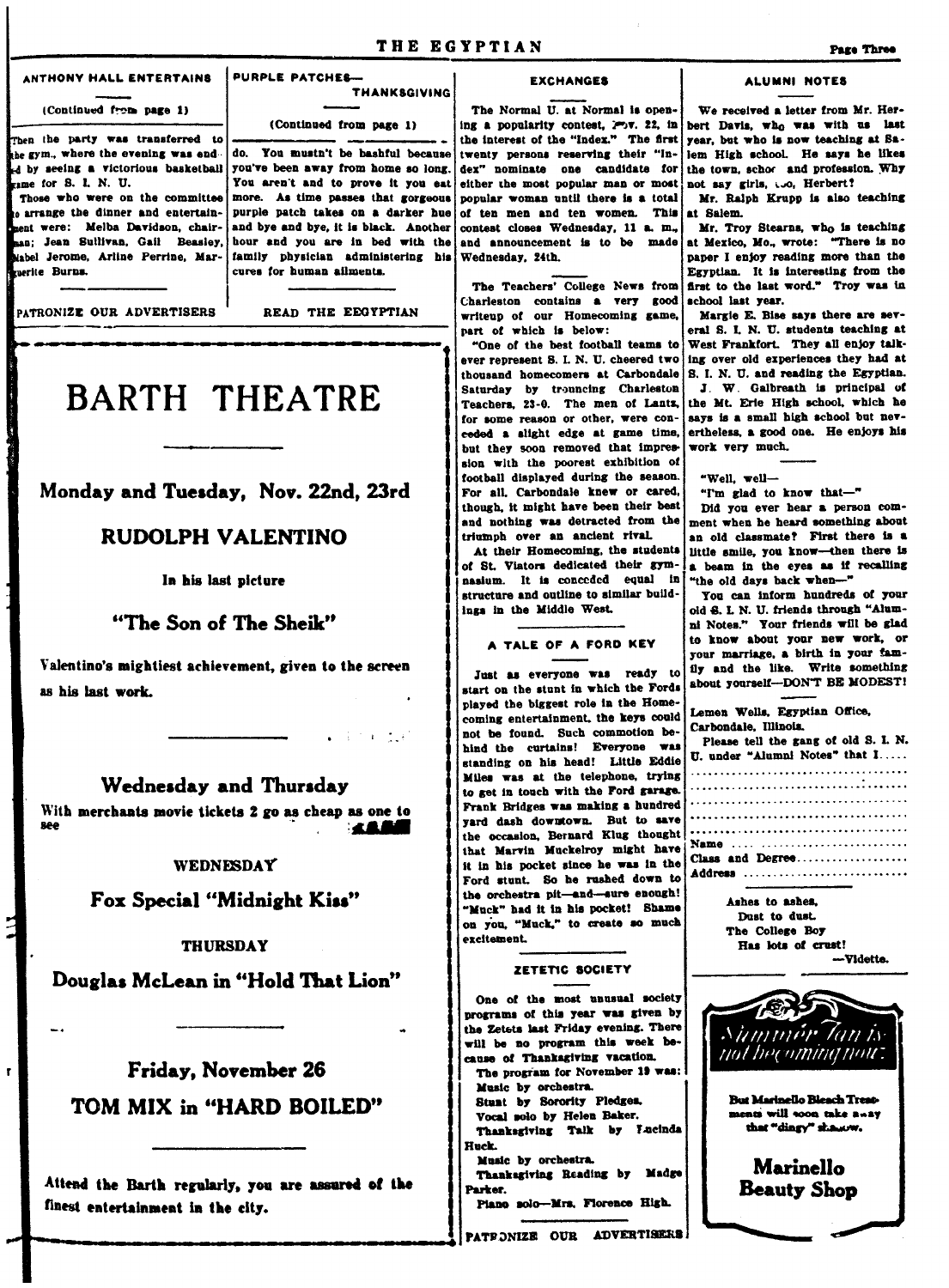| Charter                                                                                                                                                                             | <b>THE</b><br><b>ECYPTIAN</b><br><b>Illinois</b><br><b>College Press</b><br>Association                                                                                                                      | Member                        | THE FLAPPER'S COLUMN<br>Esther Kell, better known as "Pat"<br>Kell, was visiting her aunt in a dis-<br>tant town one day. Quite unexpect-<br>edly to her aunt, several out-of-town<br>guests stopped in one day about noon.<br>So, of course, Esther's sunt rushed<br>about to gather up enough for lunch. | later, her aunt questionedher<br>saying, "Esther, did you get that he<br>of bread that I sent you for?"<br>But aunty was confronted with<br>very prompt reply from Esther. "N<br>the store was closed."<br>"Why, it suldn't be this time<br>day. Did you try the door, Esther<br>Again "Pat" promptly replied, "N<br>because I saw a sign in the wind<br>and it said. 'Home Cooking,'" |
|-------------------------------------------------------------------------------------------------------------------------------------------------------------------------------------|--------------------------------------------------------------------------------------------------------------------------------------------------------------------------------------------------------------|-------------------------------|------------------------------------------------------------------------------------------------------------------------------------------------------------------------------------------------------------------------------------------------------------------------------------------------------------|----------------------------------------------------------------------------------------------------------------------------------------------------------------------------------------------------------------------------------------------------------------------------------------------------------------------------------------------------------------------------------------|
| Act of March 3, 1879.                                                                                                                                                               | Published every week during the Collegiate year by the students of the<br>Southern Illinois State University, Carbondale, Illinois.<br>Entered as second class matter at the Carbondale Postoffice under the | to go to the store for bread. | However, she found that there was<br>not enough bread; so she asked "Pat"<br>When "Pat" with very rosy cheeks<br>and beaming eyes appeared upon the ing up?<br>scene some ten or fifteen minutes                                                                                                           | (To be continued next week)<br>Irvin Yates: What are you a<br>F. Armentrout: Space!                                                                                                                                                                                                                                                                                                    |
| Office:<br>Main Building, Room 16<br><b>EDITORIAL STAFF</b><br>Lemen J. Wells Editor-in-Chief<br>Associate EditorCharles Neely<br>Associate Editor.  Bessie Suith                   | Telephone:<br>University Exchange No. 17<br><b>BUSINESS STAFF</b><br>Business Manager Leland P. Lingle<br>Adv. Mgr. Bert Casper                                                                              |                               | <b>THE FAMOUS</b><br>and Dresses                                                                                                                                                                                                                                                                           | Reduced Prices on all Winter Coats                                                                                                                                                                                                                                                                                                                                                     |
| Social Editor  Melba Davidson<br>Literary Editor Corem Waller<br>Sports Editor John Land<br>Humor EditorBlanche Lentz<br>News Editor Mary Sauer<br>Exchange Editor Mary Stephenson' | Advertising Mgr Edwin Heinecke<br>Circulation Mgr. Mabel Jerome<br>Typist  Alberta Kochlenbacn<br>Alumni Advisor.  E. G. Lentz<br>ritic  Mae C. Trovillion Faculty Advisor Emma L. Bowyer                    |                               | <b>GEO. D. CASPER</b><br><b>JEWELER</b><br>REPAIRING PROMPTLY DONE<br>205 South Illinois-Two Doors South of Prince                                                                                                                                                                                         |                                                                                                                                                                                                                                                                                                                                                                                        |
|                                                                                                                                                                                     |                                                                                                                                                                                                              |                               | <b>COLLEGE MODEL</b>                                                                                                                                                                                                                                                                                       |                                                                                                                                                                                                                                                                                                                                                                                        |

### THANKSGIVING

"Students have many things to be thankful for" is a good old saying, but did you ever really stop to think how thankful we should be?

Why are we here at school anyway? It is because the state has provided us with the possibilities of a real school, and our parents have done their part that we might come here.

What if social distinctions made it impossible for one class of students to go to school with another. We know that this is true in some countries so why not be thankful that you can come to school here and know that you have the same rights as other students?

Why students who work their way through school are respected more than those who don't!

We ought to be thankful that we can do something for our school as well as our shool for us; for it is here in school that we learn to be leaders, and we will carry this valuable experience with us when we try to make a success of our vocation.

Let us be thankful that we have parents who sacrifice for us and our education. Why not tell "dad" that we appreciate what he is doing for us.

# Women's New Fall Shoes

Top Coats and Overcoats \$24.50 and \$29.50

J. V. WALKER & SONS INC.

**QUALITY CLOTHIERS** 

The shoes in this showing embrace all the smart new lasts that are-the season's success.

All the new colors and color combinations in patent leather, calf skins and kid skins with snake and other reptilian leather trimming.

JOHNSON, VANCIL, TAYLOR CO.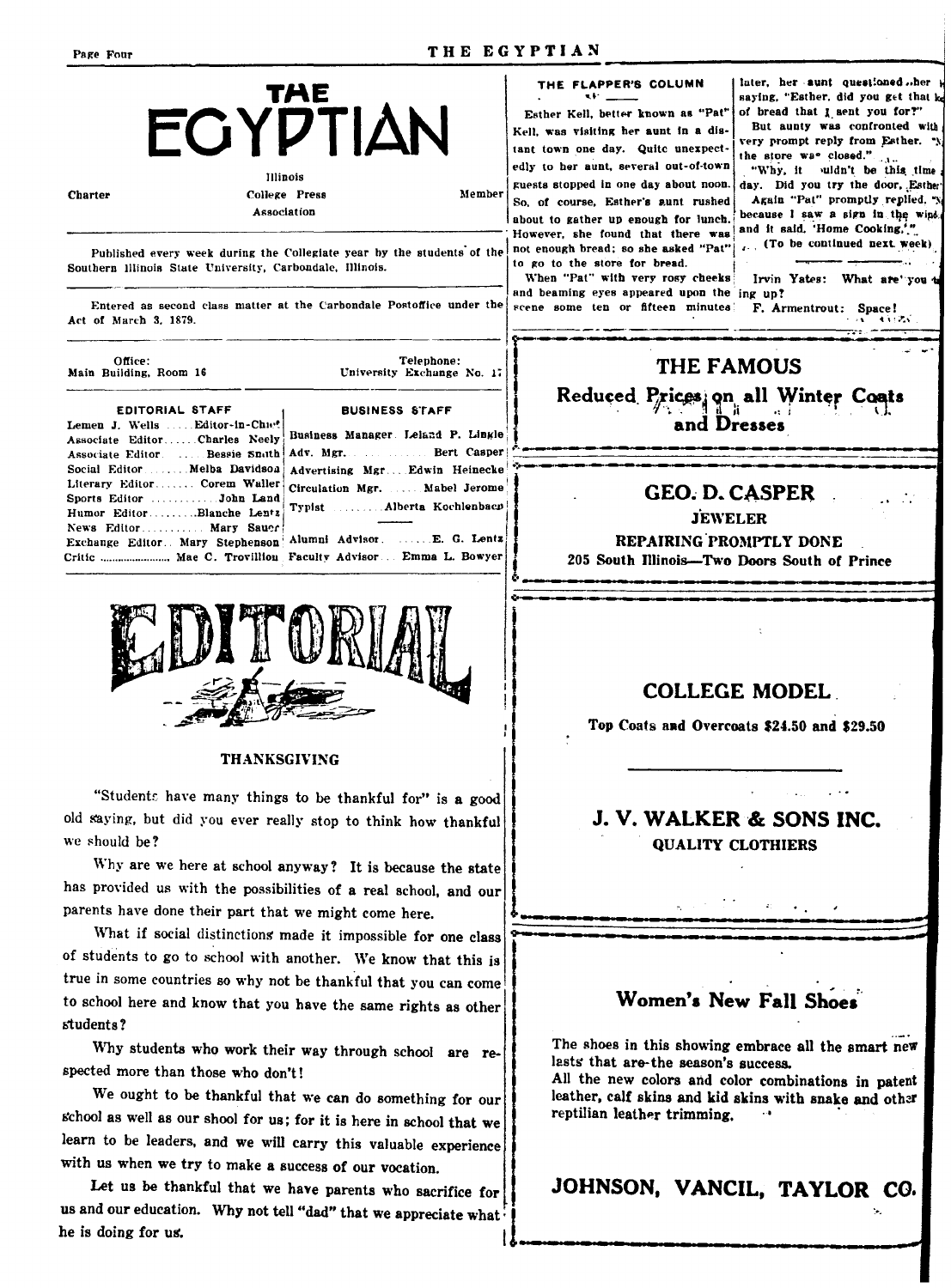THE EGYPTIAN WEE WUNDER Why Ned Carleton moved? Paul Anderson: When is the best Why Gladys Brewer was called out time to get married? How Prof. Paul Randolph enjoys of Chemistry the other morning? Neal P.: Since you are young not tesching? If Helen Damon ever gets cold out yet-if you were older I'd say never. If Grace Kerchoff likes true love? on the roof? If Alice Crane can Reed well? If dogs walk with their legs behind. When Fred Peeples is going to get **SANDWICHES** a. new overcoat. ALUMNA HONORED If Emma May Bauldin fainted last Your Patronage Solicited Friday night on Normal avenue? Miss Opal Wright, a graduate of if John Epely still likes blondes? 1925, was greatly honored by having Why Adaline Baahe likes to get her model lesson on "Art Apprecia-Opposite Interurban Station "Dizzy?" tion" chosen for the State Course of Who assists Martha Miller in hold-Study: it will appear in the new ediing down the swing at 211 Harwood tion which is being prepared. Many avenue 1. such model lessons were contributed but Miss Wright's was the only one If Kenneth Johe is selling nitrogen in quart jars? chosen. Miss Wright is a teacher Why Ora Rush said, "My other in the Decatur schools where she has troubles are men' in Latin 19? taught for the past two years. **Licensed Operator** Why you have to lose two hours Phone 279-Y in El Paso, Texas. Names of students and others that Why there is one place in Montana helped on the float whose names where you have to run your watch were omitted, in Nov. 9th issue: Ross McNeal. back? Ellis Hanna. What has happened to Ferrill Hodges' "pet cat"? (Wee wunder what Charles Neely. that eat did)? William Trobaugh. Why, Donald Wyst vent to the Leon Kirkpatrick. show Monday night, all alone? James Gilbert. Why Lee Chambers is always "Papa, the Earl wants me to send looking up? Why the Grand Theatre burned him a photograph to show to his just after De Lee Chambers, Louise parents." "I thought he had dozens of your Reinhard, Helen Damon and Kate ARRIVING DAILY-NEW FALL Brewer went to the show? photos." Whose-ring Kate Brewer is wear-"Yes, but he wants a photo of your  $int?$ certified check." **STYLE SHOP**  $\zeta$  . SPALDING'S Hair Cutting Specialist Plus Courtesy **ATHLETIC GOODS** . Sam **MORRIS AND DAVIS I.W. DILL CO** O. K. BARBER SHOP

East of New Hundley

First class Work. First Class Equipment<br>Student's work solicited. Ladies hair cutting a specialiy. Try our Lucky Tigar Tonic-Best for dandruff

**Popular Shoes** 

**Popular Prices** 

. Oxfords, Ties, Straps and Pumps Priced from \$3.95 to \$6.85

Silk Hose-Silk to the Top \$1.00 to \$1.95

#### **MALONEY'S SHOE STORE Hose** Repairing **Shoes**

For all Wool Suit or Top Coats to your individual measure \$25.00 to \$50.00

OUTFITTERS FOR MEN AND BOYS

الاثر

**See** 

# F. B. SPEAR

.302 South Illinois

I longed to find a simple girl-And found her, it is true; But she wasn't only simple, She was simple-minded, too.

Hot Tamales, drinks, ice cream, Chili etc.

# **SOUTHERN BARBECUE**

# **JOHNSON BEAUTY SHOP**

207 1-2 N. Ill. Ave.

When buying your Groceries, always ask for Blue Ribbon Bread. It is the freshest and sweetest of them all. We also have a complete line of fresh pasteries.

# **CARBONDALE STEAM BAKERY**

Coats, Dresses and Hats at Popular Prices

ELITE BARBER SHOP

Cecil.

WE GIVE A COMPLETE BEAUTY SERVICE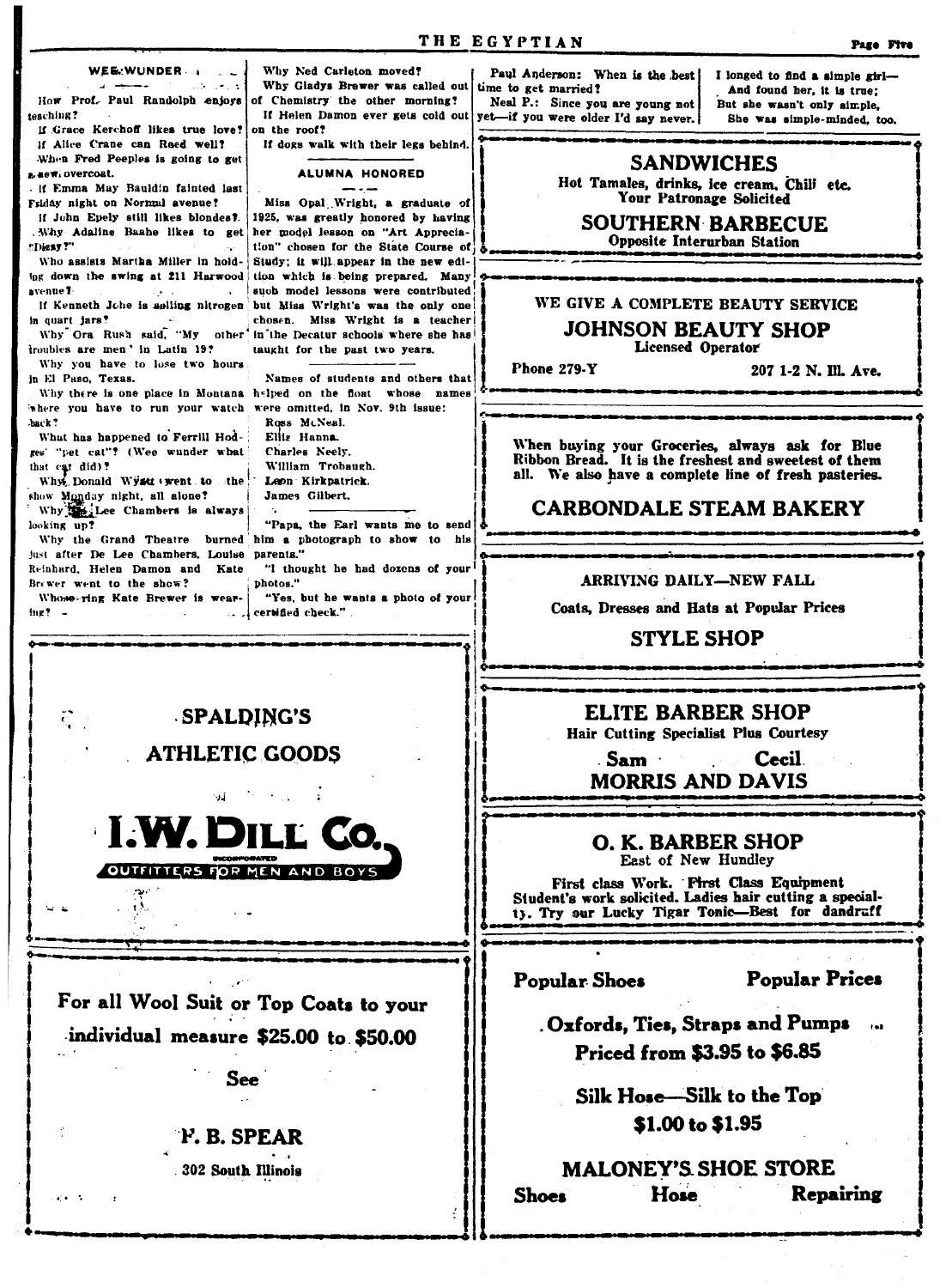THE EGYPTIAN

THE 1927 ORELISK

 $lows$ :

IS OFF WITH A BANG

The 1927 Obelisk staff is as fol-

Editor in Chief..........Ned Foley

### UNIVERSITY HIGH OPENS **BASKETBALL SEASON**

For the first time since 1923 the University High school is putting a basketball team in the field. The newly organized U. H. S. team opened the season on last Tuesday night. playing Gorham H. S. at the old Normal gymnasium. The local team lead until shout the middle of the last quarter when the visitors rallied and came from behind to win at a 13-11 count.

Otis Phillips, ex-Carbondale Community High star, is coach of the U. High lads and will undoubtedly develop a team that will make a creditable showing in spite of the small enrollment and lack of experience among the players. "Greasy" Greer, rated as one of the best guards in the Junior High circuits of Southern Illinois last year, is captain of the U. High quintet. Martin and Moore are ex-Junior High luminaries also Phemister played a good game at guard, but the entire team will improve rapidly with experience. Lineup:

| wornam                               |    | v. nızı          |
|--------------------------------------|----|------------------|
| Davis                                | F. | Fierke           |
| Glidewell                            | F. | Bain             |
| Gale                                 | C. | <b>Patrick</b>   |
| Hindman                              | G. | <b>Phemister</b> |
| Schwartz                             | G. | Greer            |
| Substitutions: Moore for Bain.       |    |                  |
| Bain for Patrick. Referee, M. Allen. |    |                  |
| Scorer, C. Crawshaw. Timer, H.       |    |                  |
| Munger.                              |    |                  |

THE INQUIRING REPORTER

Question: What are you thankful for?

Lila Jolly: I am thankful to be so fortunate as to attend a school like S. I. N. U. and for the many friendships thtat occur.

Ora D. Rogers: I am thankful for home, friends, and loved ones, and the privilege of living in the land of the free and the home of the brave.

Golda Mae Brooks: I am thankful for the privilege of attending a school of this kind and the opportunity of forming friendships that are happy memories of our school days.

Elizabeth Krysher: I am thankful to be alive and able to take advantage of the numerous opportunities offered, especially the opportunity of attending this institution of learning.

What happened at Anthony Hall banquet:

James Hooke-"Girls of Anthony Hall-in behalf of-"

Mary Tedrow-"I can't make a speech on 'How to Make Love' because I don't know how."

Gail Beasley-"Peals of lightening." Melba Davidson-"The new girls

may be excused now." Coach McAndrew-"May we dance,

Miss Hardin?" Ned Foley-"I never could do much

in a crowd. I'd rather show my appreciation individually."

Jacob's Candy, Toasted Sandwich

Stationery, Sheaffer's Pens and Pencils.

# **HEWITT'S DRUG STORE**

### **ATTENTION LADIES**

Holeproof Hosiery Full Fashioned-In every color-<br>for every occasion there is a full-fashioned number that clings with perfect smoothness and imparts slender graceful lines to charming ankles.

Wonderful wearing hose, no imperfections and no<br>flaws. The price is \$2.00 the pair. Other grades of Holeproof hose \$1.00 and \$1.50.

# **JESSE J. WINTERS**

Clothing, Furnishings and Hats



Calendar Editor . Marguerite Burns

Snap-Shot Editor Stewart Williams

Humor Editor ...... Arlene Perrine

Asst. Humor Editor Carmen Dicker Homecoming Editor .... Lee Morris

**STUMBLE INN Hot and Cold Sandwiches** 

Fountain Drinks-Hot and Cold

**Home Made Pies** 

### **OUR STUDENT FRIENDS**

We offer you Quality Price and Service<br>New Fall Silks, Neckwear

Nice showing in new silk hosiery.

Make the McPheeters, Lee & Bridges store your downtown headquarters. Cash your checks, stere your haggage, wrap your parcels, meet your friends.

### McPHEETERS, LEE & BRIDGES

Dry Goods, Notions, Shoes **Pictorial Review Patterns** 

Phone 196

 $\frac{1}{3}$ 

**Phone 196** 

יי<br>צווי

-1

٦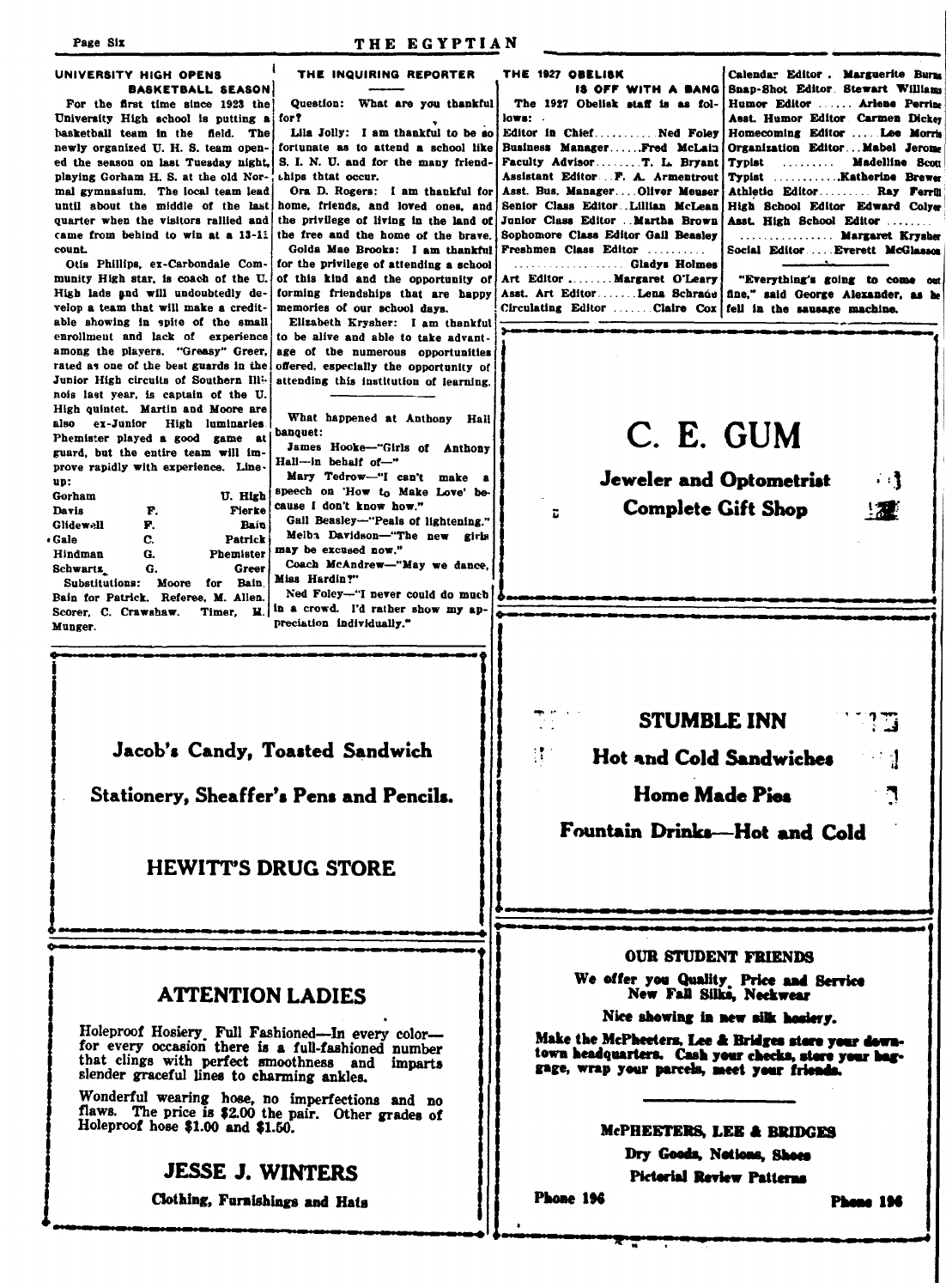### SOCRATIC SOCIETY

Homecoming was certainly celebrated at Socratic Society Saturday morning. Nov. 13. At 9:30 o'clock. the Socratic loyalists flocked into the o'd hall that has so many fond memories for former students. Socratic ribbons were handed out to each are condemned by the classes-apronember as he entered. A beautiful pos of this we submit the following sight was beheld by each one as he article which is taken from Scribgazed about the hall. It was decor- ner's. Farris Davis, in the Jacksonated in the "new Socratic colors"blue and gold, or, as expressed by against certain overworked words: the president, "True blue and good as gold."

The meeting was called to order and the president gave a welcoming address to all former Socrats. Fol Homecoming program was given.

Music-Orchestra. Selections-Quartette. Read'ng-James White Talk -Mr. W. T. Felts. Vocal solo-Warner Dixon. Talks by old Socrats. Music-Orchestre.

It was decided at this reunion that next Homecoming, eats and a regular get-together meeting would follow the program.

was as follows: Selection-Orchestra Vocal solo-Lee Love. Violin solo-Metha Davidson. Talk-Fred McLean. Vocal solo-Jessie Prosser. Selection-Orchestra

**FACULTY NEWS** 

Last Wednesday and Thursday Miss Jones attended a Home Economics State Teachers', College meet at Champaign, and led the discussion in the college section.

Mr. F. H. Colyer attended the High school conference at Urbana last Friday. Mr. Colyer is on the H. S. Geography committee.

Miss Florence R. King will lecture at the Jackson county institute Monday and Wednesday of this week. Mr. E. G. Lentz and S. E. Boomer

will lecture at the Perry county institute this week. Mr. Geo. D. Wham will lecture at

the Kane county institute today and what they need is a massage. Rose tomorrow.

Jackson county institute at Mur-Physboro Wednesday.

Miss Grace E. Jones attended a High school conference at the Uni-Versity of Chicago last Friday.

Dean Wham will lecture at the Lo-Ean county institute Friday.

Erwin K-lly: "Is she pretty modest? Bill Bundy: "Well, she's pretty." THE FRESHMAN RHETORIC CLASSES

The Freshman Rhetoric classes are making war on hackneyed expressions. The word "wonderful" is at present one of the unpopulars, and several other time-worn expressions ville Times-Union protests vigorously

"When I see that delicious refreshments have been served at a party. I suffer from nausea. When I read that the meeting was one of the most interesting of the season, I feel lowing the devotional exercises, the like a chicken with the pip. When I come across wonderful to describe a scene. I go into convulsions, but when the superlative most is prefixed, I become unconscious. The city editor says if he reads again: "He died in a local hospital in this city," or "the many friends of So-and-so will be pleased to learn," or "the outstanding feature." or "the members are urged to be present," or "the regular monthly meeting will be held." he'll go on a ten days' spree. Last Friday evening, the program one of the state news editors says if he sees the words unique or most unique he'll throw a fit. One poor state news editor almost went into bysterics when he read the word wonderful a dozen times one day.

When I go to a gathering of social workers and hear a man or woman say that he has vision or that some one else has it. I lose interest. If any word has ever been overworked that poor thing has. The propagandists wore it threadbare during the war, and since that time every public speaker, when ideas fail to come. substitutes vision. I haven't any conwith fidence in a man or woman vision. I hate 'em. The word service makes me see red. Just as surely as some speaker says his club or his society or his lodge is for the purpose of service, doubt as to his motives begins to gnaw at my soul. There is one word I hate even more, and that is message. These people who write about Carlyle's message do not need a message; Macaulay wrote "Potterism" to help Miss Bowyer will lecture at the us to get rid of verbal hand-medowns. It would be fine to attend a Y. M. C. A. convention where there were no forward-looking men.

> E. Kelly: Someone took me for Doug Fairbanks today. Melba D.: How's that? Your mustache?

E. Kelly: No, I gave my seat to a lady on the street car today, and she said. "Don Q."

### **SWEET ADD-A-LINE**

The members of the Egyptian staff are writing a line a day to Corem Wallem, literary editor of the Egyptian. All other friends on the campus who wish to send greetings to Corem should come to the office and add-a-line on the stationery which is suspended on the wall by the pencil sharpener, suspended by three or four thumb tacks-to be exact, there are usually two.

Myrou Ingram: "Heard the Waiter Song?" Ned Foley: "No; what is it?"

Myron Ingram; "Show me the Waiter Go Home.' "

 $V. W. C. A.$ 

We were proud of our large attendance at the meeting Tuesday night

The group discussion on "The Ideal College Girl" was very interesting and thoroug 'y enjoyed by all the girls.

Girls, wouldn't you like to hear the campus problems solved tonight. November 23? Don't miss the opportunity of hearing this discussion.

Now that Peggy Joyce is going to promise to love, honor, and away for the fifth time, she ought to know whether four out of every five have

New Edison that plays the 24 and 40 minute Records

MILLIGAN-BROCKETT MUSIC CO.

## SETTLEMOIR'S SHOE HOSPITAL Home of Quality Shoes Repairing NEXT DOOR TO BARTH THEATRE Work done while you wait

### **AMERICAN CAFE PLATE LUNCH 30c** Southwest corner of Campus **HOME MADE PIES** \$5.00 Meal Tickets For \$4.00

Your Feet Will Carry You Through If

They Are Properly Shod

# THE FASHION BOOTERY

# Candies Soda Fountain Phone 276

# WILHELM DRUG CO. The Students Drux Store

Ask to see our new Normal School Seal Stationery and Single and Double Compacts.